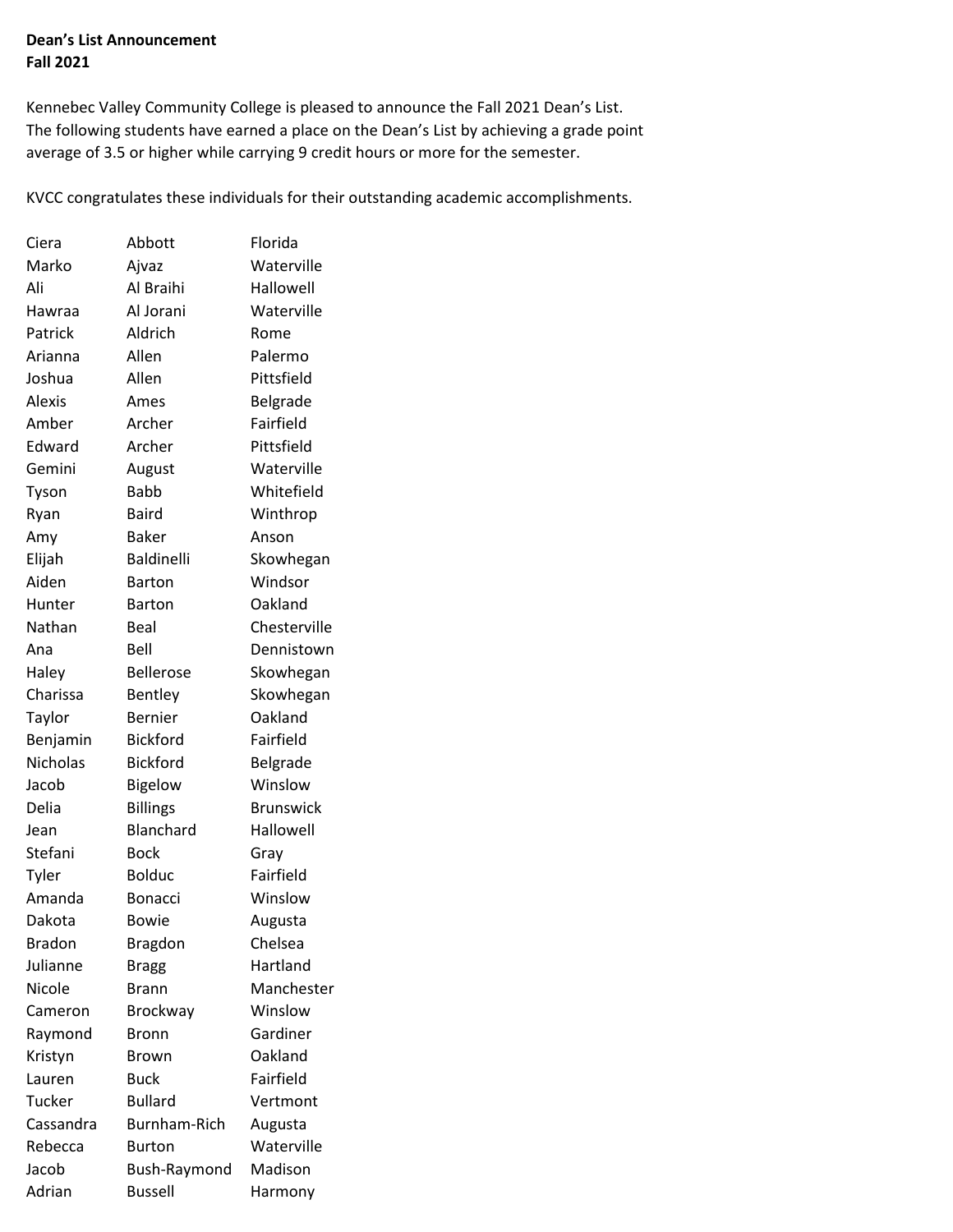| Jane          | Carmichael         | Norridgewock        |
|---------------|--------------------|---------------------|
| Autumn        | Cates              | Skowhegan           |
| Sarah         | Cawley             | Dixmont             |
| Colton        | Chubbuck           | Bowdoin             |
| <b>Stokes</b> | Cilley             | Fairfield           |
| Melissa       | Clements           | Gardiner            |
| Nicole        | Clements           | <b>Mount Vernon</b> |
| Logan         | Cloutier           | Madison             |
| Courtney      | Cote-Withee        | Waterville          |
| Joseph        | Couture            | Jay                 |
| Sarah         | Cox                | Oakland             |
| Lindsey       | Cross              | Morrill             |
| Daniel        | Crouse             | Winslow             |
| Jason         | Curtis             | Skowhegan           |
| Kylie         | Damon              | Skowhegan           |
| Whitney       | Damon              | Skowhegan           |
| Abraham       | Davis              | Gardiner            |
| <b>Blake</b>  | Dawes              | <b>Athens</b>       |
| Cassidy       | Day                | Sidney              |
| Amalie        | <b>DiBenedetti</b> | Rockland            |
| Phillip       | Diluca             | Clinton             |
| Theodore      | Dodge              | Jackson             |
| Izabel        | Dorman             | Exeter              |
| Chastity      | Duhaime            | Canaan              |
| Rebecca       | Dunton             | Lincolnville        |
| Leia          | Durrell            | New Sharon          |
| <b>Brian</b>  | Dustin             | Strong              |
| Streeter      | Elliott            | Waterville          |
| Christopher   | <b>Ellis</b>       | Skowhegan           |
| Brian         | Erickson           | Winslow             |
| Kearstyn      | Fair               | Sidney              |
| Nathan        | Fellows            | Augusta             |
| Paige         | Finley             | China               |
| Max           | Fish               | Hampden             |
| Evan          | Fisher             | Sidney              |
| Sean          | Fitzgerald         | Gorham              |
| Ashlyn        | Fleming            | Clinton             |
| Christopher   | Foss               | Newport             |
| Jeanie        | Foss               | Newport             |
| Kadence       | Foster             | Fairfield           |
| Joseph        | Gallant            | Waterville          |
| Kelly         | Garcia             | Skowhegan           |
| Tasha         | Geroux             | Augusta             |
| Leighton      | Gidney             | Augusta             |
| Daryn         | Gilbert            | Augusta             |
| Lauren        | Goodison           | Randolph            |
| Alan          | Goodwin            | Corinth             |
| Skylar        | Grant              | Windsor             |
| Lauren        | Guptill            | Waldoboro           |
| Victoria      | Haiss              | Oakland             |
| Gabriella     | Hanks              | Jackson             |
| Sheridan      | Hanlon             | Dixmont             |
|               |                    |                     |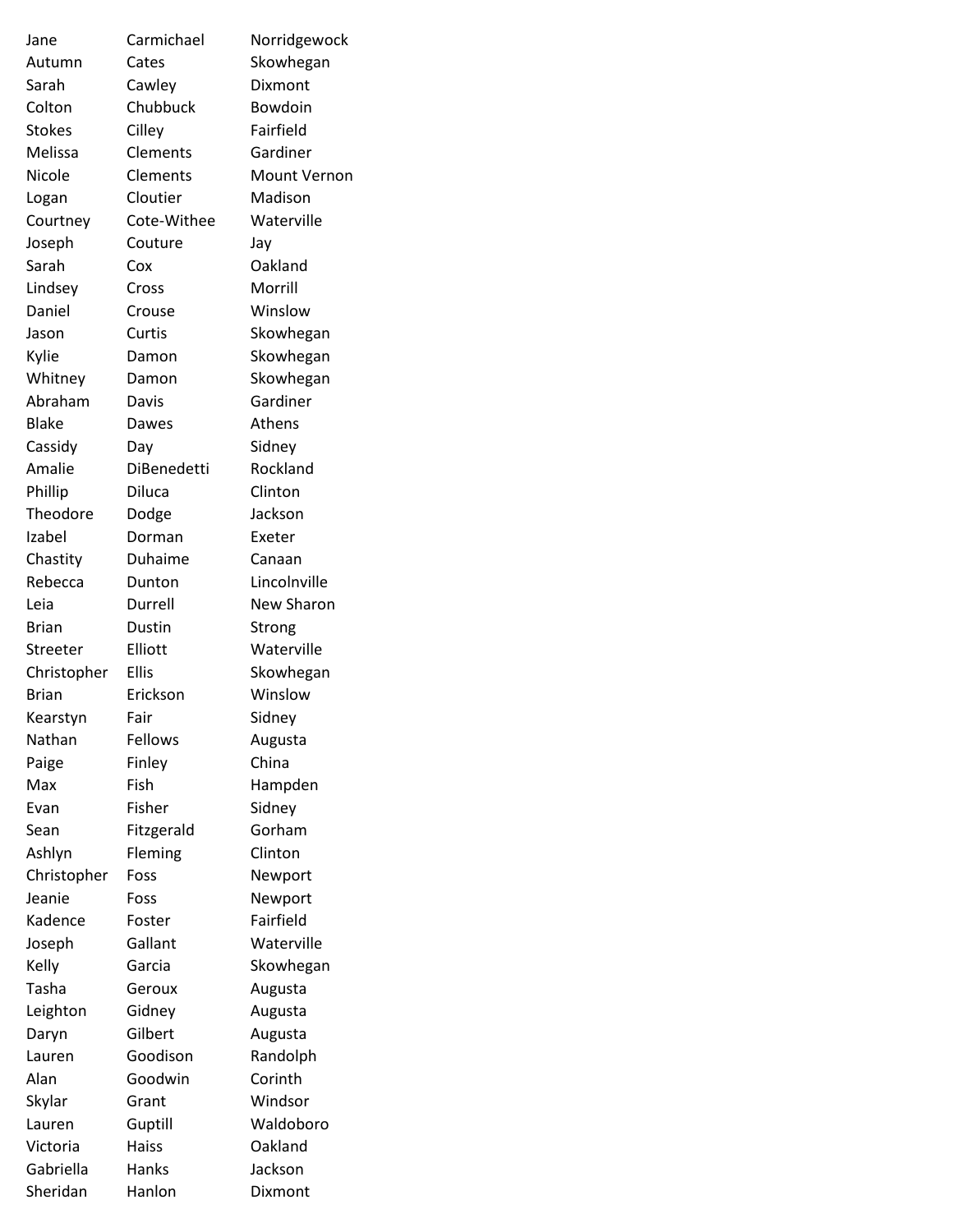| Christopher      | Hartin             | Waterville          |
|------------------|--------------------|---------------------|
| Lilly            | Harvey             | Winslow             |
| Elena            | Hassele            | Oakland             |
| Amber            | Heath              | Morrill             |
| Monica           | Heath              | Benton              |
| Nicole           | Heath              | Canaan              |
| Annamarie        | Hebert             | Windsor             |
| Lauren           | Heulitt            | <b>Moscow</b>       |
| Joseph           | <b>Higgins</b>     | Sidney              |
| Lily             | Hockley            | Plymouth            |
| Alexander        | Holzinger          | Farmingdale         |
| Kelly            | Hopkins            | Readfield           |
| Landon           | Hotham             | Winslow             |
| Samantha         | Howard             | North Monmouth      |
| Augustus         | Hoy                | Solon               |
| Tomis            | Hoyt               | Limestone           |
| Elizabeth        | Hume               | Oakland             |
| Stephanie        | Hutchinson         | Waterville          |
| Delaney          | Ireland            | Vassalboro          |
| Kaitlin          | Jacob              | Warren              |
| <b>Brianne</b>   | Karstens           | Sidney              |
| Ryan             | Kemp               | Waterville          |
| Saad             | Khalaf             | Augusta             |
| Daniel           | King               | Stratton            |
| Dawson           | Kitchin            | Oakland             |
| Lukas            | Knight             | Waterville          |
| Gary             | Knowles            | Fairfield           |
| Atima            | Kunajutikul        | Norridgewock        |
| Shelby           | LaBranche          | Cornville           |
| Christopher      | Lachcik            | Palermo             |
| Austin           | Lakota             | Palmyra             |
| Hilary           | Laliberte          | Randolph            |
| Catherine        | Landaeta           | Mt Vernon           |
| Joshua           | Landry             | Pittsfield          |
| Stormie          | Landry             | Rumford             |
| Katelyn          | Lavigne            | Augusta             |
| Faith            | Leathers-Pouliot   | Augusta             |
| Sadie            | Libby              | Skowhegan           |
| Roger            | Lightbody          | Madison             |
| Erin             | Lima               | Union               |
| Samuel           | Lloyd              | Waterville          |
| Melissa          | Lord               | St. Albans          |
| Dave             | Louis              | Winslow             |
| Mason            | Lunt               | Fairfield           |
| Heidi            | Lynch              | Veazie              |
| Jessie           | MacDougall         | Whitefield          |
|                  | MacGown            | <b>Bath</b>         |
| Crystal<br>David |                    |                     |
|                  | Maggio<br>Marcello | Freeport<br>Detroit |
| Krystiana        | Maschino           | Gardiner            |
| Kylie            |                    |                     |
| Guerric          | Matel              | Waterville          |
| Ciara            | McArthur           | Randolph            |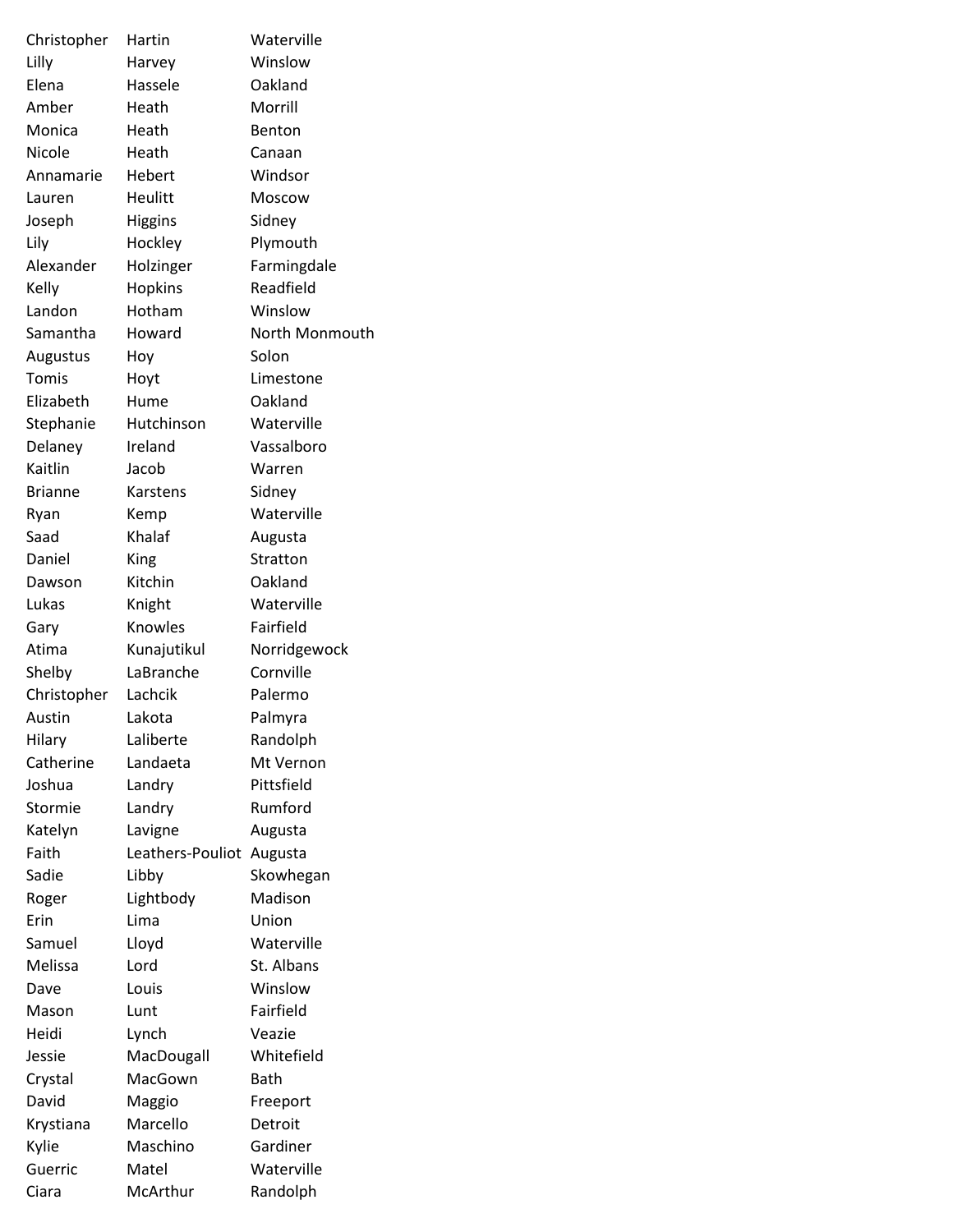| Melinda         | McBreairty        | Waterville           |
|-----------------|-------------------|----------------------|
| Alahna          | McCarron          | Burnham              |
| lan             | McClure           | Lisbon Falls         |
| Stephanie       | <b>McGinnis</b>   | Palmyra              |
| Nathan          | McGray            | Madison              |
| Audrey          | Mclaughlin        | Augusta              |
| Cassidy         | McLeod            | Albion               |
| Geoffrey        | Medeiros          | South China          |
| Samantha        | Melland           | Augusta              |
| Alexis          | Michonski         | Vassalboro           |
| Ashely          | Miller            | Newburgh             |
| Tyler           | Millett           | Waterville           |
| Jill            | Milliken          | Pittston             |
| Joshua          | Mitton            | Pittsfield           |
| Adrianna        | Morley            | Augusta              |
| Zachary         | Morneau           | Scarborough          |
| Bethany         | Murphy            | Augusta              |
| Samantha        | Nadeau            | Farmington           |
| Michelle        | <b>Neville</b>    | Monroe               |
| Julia           | Nicol             | Westbrook            |
| Scott           | Oberg             | Skowhegan            |
| Adam            | Ogden             | Pittsfield           |
| Hannah          | Oliver            | <b>Brooks</b>        |
| Gregory         | Osilka            | Winthrop             |
| Micah           | Page              | Benton               |
| Kelsey          | Paolucci          | Clinton              |
| Marc            | Patenaude         | Skowhegan            |
| Allison         | Pease             | Belgrade             |
| Tanner          | Pelotte           | Winslow              |
| Tamara          | Penney            | Fairfield            |
| Charity         | Perrier           | <b>Brunswick</b>     |
| Bryan           | Phillippe         | Troy                 |
| Allison         | Pinkham           | Kingfield            |
| Megan           | Pinkham           | Norridgewock         |
| Josh            | Porter            | West Enfield         |
| Lani            | Porter            | Pittston             |
| Gary            | Poulin            | Waterville           |
|                 | Powell-Wilson     |                      |
| Sherry          |                   | Unity<br>Albion      |
| Kassey<br>David | Pressey<br>Pullen | Fairfield            |
|                 |                   |                      |
| Amber           | Quirion           | Cornville            |
| Alivia          | Rac               | Skowhegan<br>Winslow |
| Halley          | Redimarker        |                      |
| Meghan          | Reed              | Pittsfield           |
| <b>Briana</b>   | Reeves            | Fairfield            |
| Sean            | Reilly            | Unity                |
| Stephanie       | Rice              | Oakland              |
| LeeAnna         | Ripley            | Montville            |
| Kristen         | Roberts           | Damariscota          |
| Katina          | Robinson          | Newport              |
| Acacia          | Rossignol         | Benton               |
| Krystal         | Royce             | Skowhegan            |
|                 |                   |                      |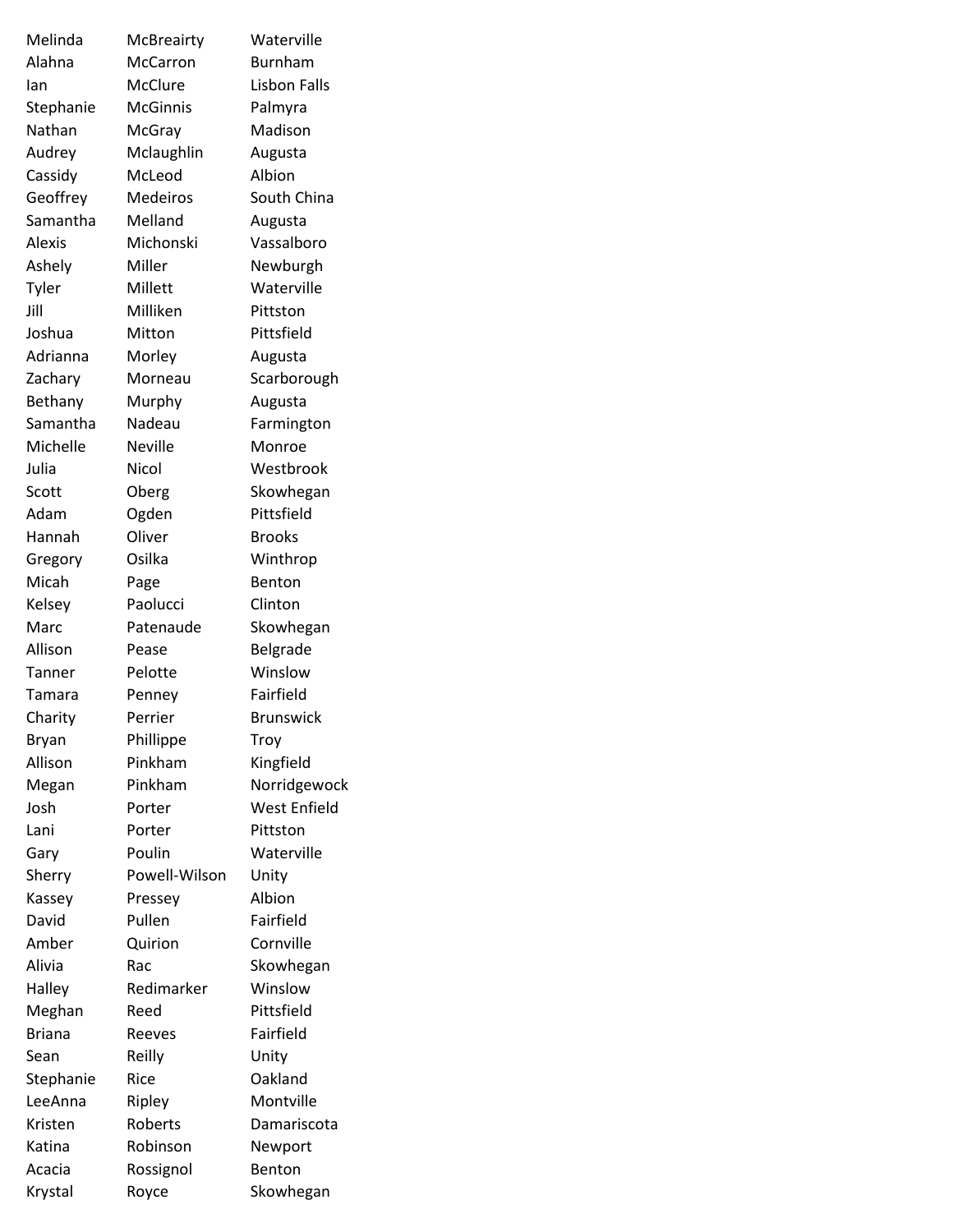| Erika          | Russell         | Sidney                |
|----------------|-----------------|-----------------------|
| Jacob          | Sanborn         | Sidney                |
| Olivia         | Saucier         | Oakland               |
| <b>Brooke</b>  | Sheldon         | Knox                  |
| David          | Sherman         | Winslow               |
| Madeline       | Shrader         | Clinton               |
| Samantha       | Shute           | Albion                |
| Devin          | Silveira        | Waterville            |
| Lindsey        | <b>Sirois</b>   | Sidney                |
| Noah           | Sixberry        | Skowhegan             |
| Aubrey         | Slater          | Waterville            |
| Amy            | Smith           | <b>Fort Fairfield</b> |
| Elizabeth      | Smith           | Troy                  |
| Molly          | Smith           | Winslow               |
| Timothy        | Smith           | <b>Belfast</b>        |
| Ethan          | Snyder          | Farmington            |
| Adam           | Sokoloski       | Winterport            |
| Montana        | Soucier         | Skowhegan             |
| Abigail        | Spaulding       | Madison               |
| Ashley         | Spaulding       | Clinton               |
| Jordan         | Spaulding       | Madison               |
| Kymberlee      | St. Pierre      | Fayette               |
| Nicole         | St. Pierre      | Topsham               |
| Shane          | Stanley         | <b>Hollis</b>         |
| Carter         | Starbird        | Guilford              |
| Heather        | <b>Starbuck</b> | <b>Bar Harbor</b>     |
| Tara           | Storen          | Canaan                |
| <b>Brielle</b> | Stubbs          | Caribou               |
| Taylor         | Sullivan        | Old Town              |
| Amanda         | Sumner          | Oakland               |
| Courtney       | Sutter          | China                 |
| Hang           | Tat             | Waterville            |
| Rachael        | Thebarge        | <b>Mechanic Falls</b> |
| Caleb          | Theriault       | Benton                |
| Steven         | Thompson        | Friendship            |
| Sopheaknith    | Thoung          | Augusta               |
| Patrick L.     | <b>Tibbetts</b> | Carmel                |
| Gabriel        | Tiger           | Winslow               |
| Sacharis       | Tirado          | Waterville            |
| Cheryl         | Tomasello       | <b>Bremen</b>         |
| Eliza          | Towle           | Oakland               |
| Aleksandra     | Townsend        | Portland              |
| Andrew         | Trahan          | Fairfield             |
| Kallista       | Trask           | Vassalboro            |
| Ryann          | <b>Trask</b>    | Newcastle             |
| Shane          | Tripp-Laliberty | South China           |
| Emily          | Trost           | Hartland              |
| Riley          | True            | Norridgewock          |
| Cyndle         | Turcotte        | Pittsfield            |
| Halle          | Turgeon         | Sidney                |
| Addie          | Tuttle          | Detriot               |
| <b>Britney</b> | Tuttle          | Mercer                |